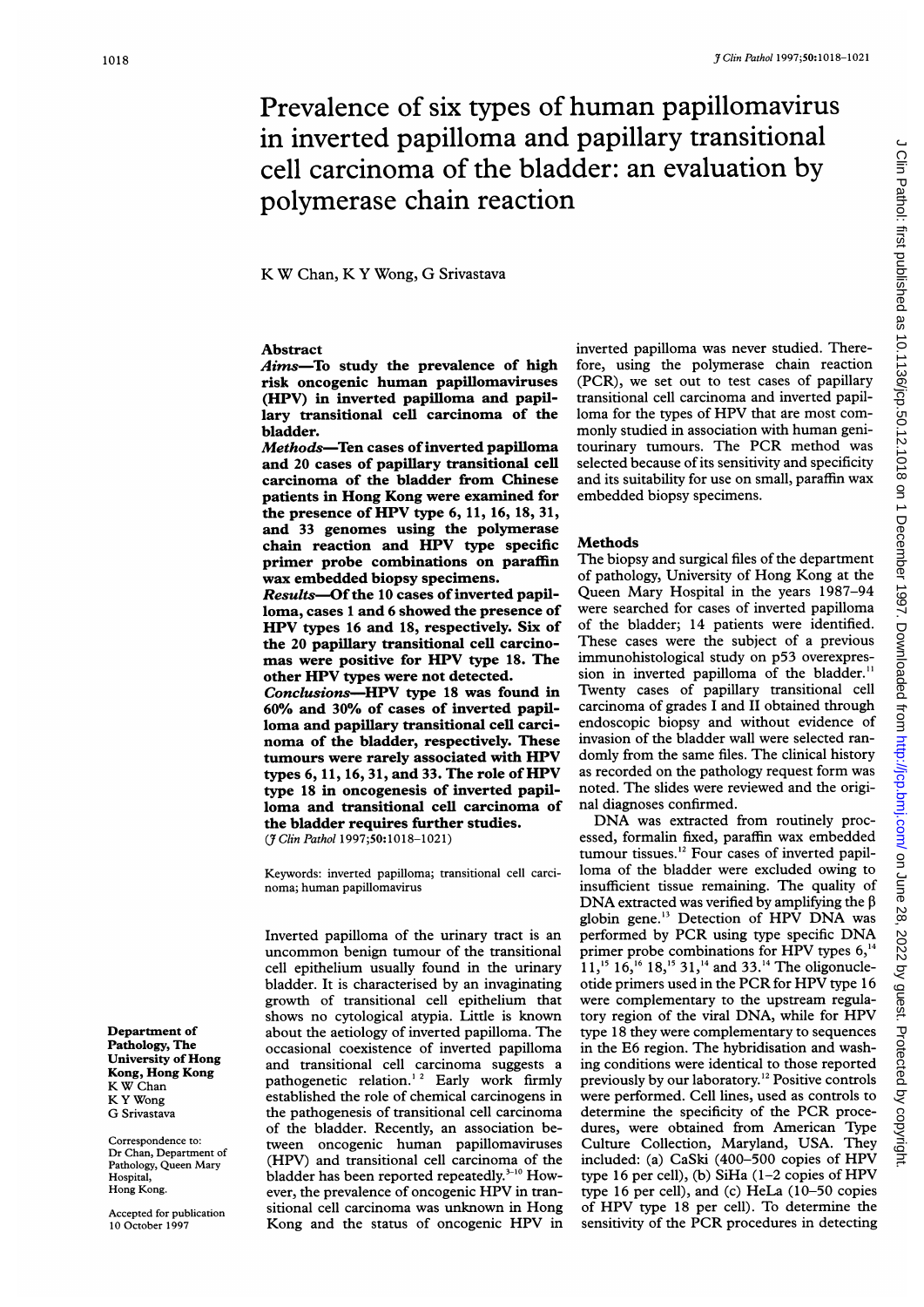

Figure 1  $(A)$  Amplification of HPV type 16 DNA in inverted papilloma case 6 and a negative result for cases 7-9. Other inverted papilloma samples sho DNA (from an Epstein-Barr virus infected cell line) and distilled water served as negative controls. SiHa and CaSki are HPV type 16 infected cell lines used as positive controls. (B) Amplification of the  $\beta$  globin gene in samples of DNA used in the above study. Aliquots Results of 25 ng of DNA from the control cell lines and 500 ng of DNA from each sample was used for the PCR analysis.



Figure <sup>2</sup> (A) PCR amplification of HPV type <sup>18</sup> DNA is dem papilloma cases 1, 2, 3, 5, 7, and 9. HeLa cells and distilled water negative controls. Lanes 10 and 11 are samples from two paraffin blocks of the same case. (B) Six of the 20 cases of transitional cell carcinoma (numbered  $1, 2, 3, 4, 10,$  and  $19$ ) show the presence of HPV type 18 DNA. Aliquots of 25 ng of DNA from the HeLa cell line and 500 ng of DNA from each sample were used for the PCR analysis.

Table 1 Demographic data and tumour sizes of 10 cases of inverted papilloma of the bladder

| Case | Age (years) Sex |   | HPV16 | HPV18 | $p53$ score <sup>11</sup> | Tumour size<br>(mm) |
|------|-----------------|---|-------|-------|---------------------------|---------------------|
|      | 39              | M |       |       | $3+$                      | 0 ו                 |
| 2    | 52              | м |       |       | $3+$                      |                     |
|      | 75              | м |       |       | 3+                        |                     |
|      | 56              | M |       |       | 1+                        | ♪                   |
|      | 56              | F |       |       | $^{2+}$                   |                     |
| 6    | 75              | м |       |       |                           | 10                  |
|      | 43              | F |       |       | $^{2+}$                   | 10                  |
| 8    | 42              | м |       |       | $2+$                      |                     |
| 9    |                 | F |       |       |                           |                     |
| 10   | 68              | м |       |       |                           | 10                  |

HPV types <sup>16</sup> and <sup>18</sup> DNA, varying amounts  $6$  H<sub>2</sub>O Raji of DNA (0.1 pg to 1 µg) from the control cell lines were amplified and hybridised. Distilled water was used as a negative control in each set of PCR reactions. Control primers for  $\beta$  globin were amplified successfully in these PCR reactions, verifying that there were no inhibitory elements present in the extracted DNA.

The HPV status in each inverted papilloma was correlated with its p53 score obtained previously." The methodology for p53 scoring has been described before. Briefly, scoring of p53 was performed on high power fields (x400) using a standard light microscope. The per-H<sub>2</sub>O Raji **centage of p53 positive cases was determined** by counting 500 cells and the cases were separated into four categories: 0, when fewer than 10% of the tumour cells were positive; 1+, when 10% to fewer than 30% tumour cells were positive; 2+, when 30-50% of the tumour cells were positive; and 3+, when more than 50% of the tumour cells were positive.

Statistical analysis was performed using the Fisher's exact test and  $\chi^2$  test as appropriate.

**Results**<br>HPV type 18 was the only one shown to infect papillary transitional cell carcinoma and was present in six of the 20 cases. Of the 10 cases of inverted papilloma, HPV types <sup>16</sup> and <sup>18</sup> were detected in cases <sup>1</sup> (fig 1) and 6 (fig 2), respec-9 10 11 H<sub>2</sub>O tively. The demographic data, status of HPV infection, p53 score," and tumour size of the 10 cases of inverted papilloma of the bladder are shown in table 1.' No significant difference in the prevalence of HPV type <sup>18</sup> positivity could be demonstrated between inverted papilloma and papillary transitional cell carcinoma of the bladder ( $p > 0.1$ , Fisher's exact test).

PCR analysis for the detection of HPV types  $7 \t 8 \t 9 \t H<sub>2</sub>$  16 and 18 specific DNA sequences on DNA extracted from the CaSki and SiHa cell lines (for HPV type 16) and the HeLa cell line (for HPV type 18) yielded <sup>a</sup> detectable hybridisation signal using <sup>a</sup> minimum of <sup>25</sup> ng of DNA from the control cell lines. These results were <sup>17</sup> 18 19 20 considered adequate for the analysis of the tumour samples.

# Discussion

HPV type 18 was the prevalent oncogenic HPV found in patients with a transitional cell neoplasm of the urinary bladder. High risk oncogenic types of HPV have been frequently reported to be associated with transitional cell carcinoma of the bladder.<sup>3-10</sup> The molecular techniques used in HPV detection included Southern blot hybridisation, PCR, and in situ hybridisation. Table 2 summarises the results of studies conducted in several centres, including ours. The prevalence of oncogenic HPV in transitional cell carcinoma of the bladder among different studies was highly variable and it was difficult to identify the reasons for this wide variation. The variations could be due to: <sup>10</sup> (a) different types and stages of transitional cell carcinoma, (b) geographical differences in the incidence of HPV infection, and (c) the different sensitivities of the various methods of detection used. When we selected cases of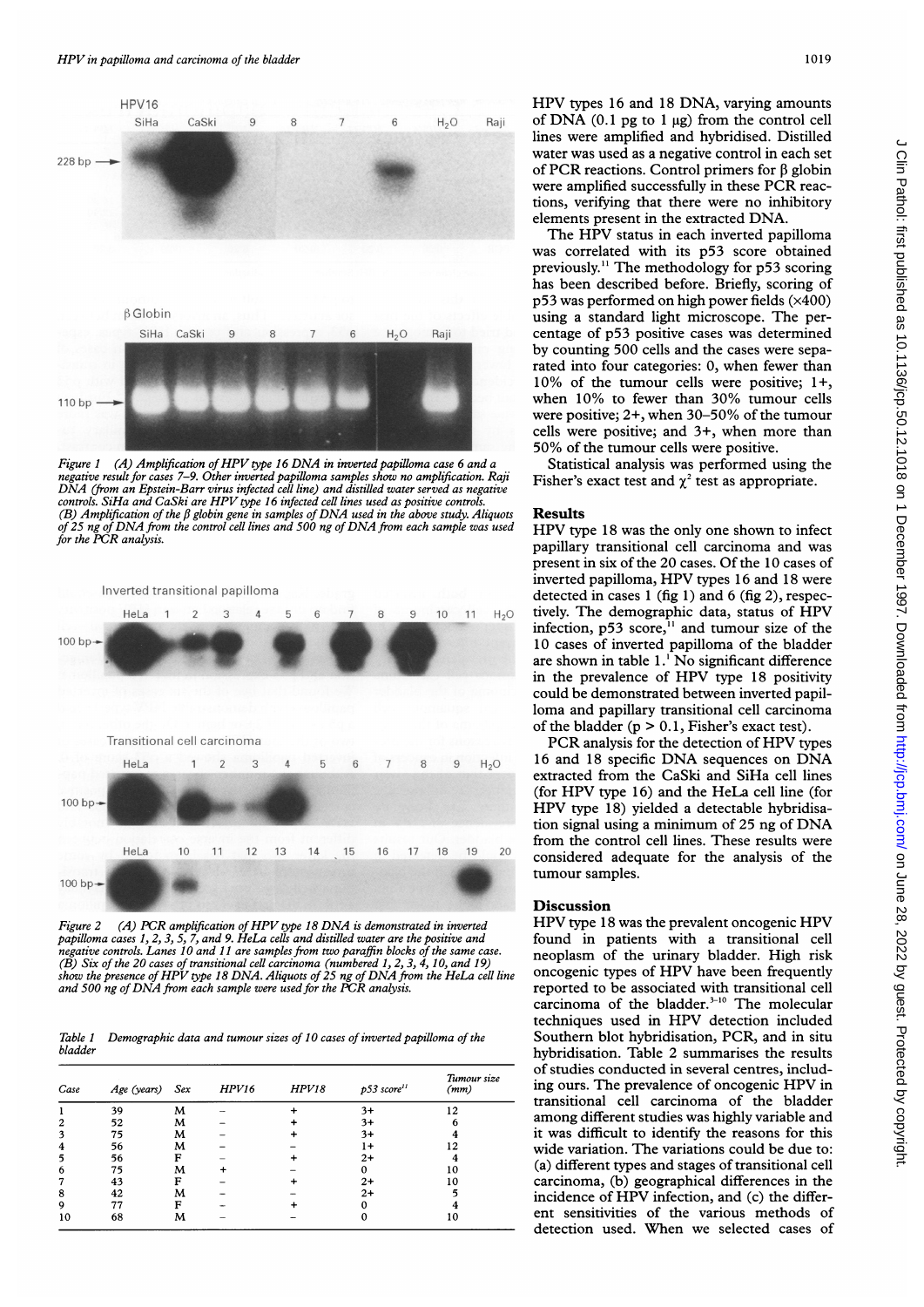Table <sup>2</sup> Summary of the prevalence of high risk oncogenic HPV in transitional cell carcinoma of the bladder

| Reference                            | Method     | HPV <sub>6</sub> | HPV11 | <b>HPV16</b> | HPV18 | HPV31      | HPV33      |
|--------------------------------------|------------|------------------|-------|--------------|-------|------------|------------|
| Bryant et al <sup>3</sup>            | <b>ISH</b> | 0/76             |       | 12/76        |       | $\sqrt{0}$ | $\sqrt{0}$ |
| Anwar et al <sup>4</sup>             | <b>PCR</b> |                  | 22/48 | 13/48        | 18/48 | /0         | 14/48      |
| Shibutani et al <sup>5</sup>         | SoBH       | 2/20             |       | 1/20         |       | 1/20       |            |
| Yu et al <sup>6</sup>                | PCR        | /0               | /0    | 28/53        | 2/53  | /0         | $\sqrt{0}$ |
| Furihata et al <sup>7</sup>          | <b>ISH</b> | /0               | /0    | 19/90        | 17/90 | /0         | 16/90      |
| Kamel et al <sup>8</sup>             | <b>ISH</b> | 12/40            | 10/40 | 8/40         | 16/40 | 16/40      | 12/40      |
| Lopes Beltran and Munoz <sup>9</sup> | <b>PCR</b> | 1/76             | 0/76  | 7/76         | 0/76  | $\sqrt{0}$ | /0         |
| Tenti et al <sup>10</sup>            | <b>PCR</b> | 0/79             |       | 12/76        |       | 0/76       |            |
| Present study                        | PCR        | 0/20             | 0/20  | 0/20         | 6/20  | 0/20       | 0/20       |

ISH, in situ hybridisation; PCR, polymerase chain reaction; SoBH, Southern blot hybridisation.

transitional cell carcinoma for this study we had considered the possible effects of the first variable on the results and tried to homogenise the selection by choosing only non-invasive papillary carcinomas of lower grades. A geographical difference of incidence of HPV infection is difficult to document because this would require the analysis of tissue samples collected from different countries by the same techniques and, ideally, by the same laboratory. It would be of interest to take note of the prevalence of HPV infection in cervical carcinomas in our population. A report from this hospital showed that HPV types <sup>16</sup> and 18, respectively, could be detected in 62% and 39% of 64 cases of squamous cell carcinoma of the cervix.'7 The prevalence of HPV type <sup>16</sup> in cervical squamous cell carcinoma is significantly higher than that of both inverted papilloma and transitional cell carcinoma of the bladder  $(p < 0.01$ , Fisher's exact test). On the other hand, no significant difference can be demonstrated between the prevalence of HPV type 18 in cervical squamous cell carcinoma and transitional cell carcinoma of the bladder or between that in cervical squamous cell carcinoma and inverted papilloma of the bladder (p > 0.05,  $\chi^2$  test). The reasons for the predilection of HPV type <sup>16</sup> infection in cancers of the female genital tract over that of the lower urinary tract in our population are unknown.

To our knowledge, there has been no previous study on the prevalence of HPV in inverted papilloma of the bladder. Our results show that HPV type <sup>18</sup> could be detected in 60% of cases of inverted papilloma of the bladder. Although the prevalence of HPV type <sup>18</sup> in inverted papilloma appears to be twice that seen in papillary transitional cell carcinoma, the difference fails to reach statistical significance. Studies on many more cases would be required to clarify whether HPV type <sup>18</sup> is more frequent in inverted papilloma than in papillary transitional cell carcinoma of the bladder.

Our results show that HPV types 6, 11, 16, 31, and 33 are rarely associated with transitional cell tumours of the bladder and that they play little or no role in the pathogenesis of these tumours in Hong Kong.

The p53 gene encodes <sup>a</sup> 53 kDa nuclear phosphoprotein that is a suppressor of cell growth.<sup>18 19</sup> It is associated with control of the cell cycle, DNA repair and synthesis, cell differentiation, genomic plasticity, and apoptosis. Mutation of the p53 suppressor gene is the most common genetic alteration in human cancer.'8 Binding of HPV E6 and E7 proteins

to p53 may result in <sup>a</sup> loss of tumour suppressor activity.<sup>20</sup> Thus, an inverse relation between p53 expression and certain HPV types, especially types 16 and 18, was found in cases of cervical carcinoma.<sup>21</sup> HPV infection in transitional cell carcinoma was correlated with p53 overexpression in several studies.<sup>78 10</sup> Furihata et  $a^{\dagger}$  found that p53 overexpression was more common in invasive and non-papillary tumours than in high grade tumours. In contrast, HPV infection was found to be more common in non-invasive and papillary tumours. Similar findings were obtained by Tenti et  $al$ ,<sup>10</sup> who found that p53 accumulation was more frequent in high grade transitional cell carcinoma than in low grade tumours, and that HPV infection was more common in low grade transitional cell carcinomas than those of a high grade. Kamel et  $al<sub>1</sub><sup>8</sup>$  on the other hand, could find no inverse relation between HPV positivity and p53 accumulation in transitional cell carcinoma of the bladder.

Our study is the first to correlate HPV infection and p53 expression in inverted papilloma. We found that five of the six cases of inverted papilloma with demonstrable HPV type <sup>18</sup> had <sup>a</sup> p53 score of 2+ or higher. On the other hand, two of the four HPV type <sup>18</sup> negative cases of inverted papilloma showed a p53 score of 0. Although the number of cases of inverted papilloma are small, the result suggests a positive correlation between accumulation of p53 and HPV type <sup>18</sup> infection. This is notably different from the inverse correlation between the latter two that has been found by some investigators in cervical cancer<sup>21</sup> and transitional cell carcinoma.<sup>7 10</sup> HPV type 18 may play a role in the pathogenesis of inverted papilloma by some mechanisms other than inactivation of the p53 protein.

This study was supported by <sup>a</sup> research grant (CRCG 335/046/ 0048) of The University of Hong Kong.

- 1 Lazarevic B, Garret R. Inverted papilloma and papillary<br>transitional cell carcinoma of urinary bladder. Report of<br>four cases of inverted papilloma, one showing papillary<br>malignant transformation and review of the literat cer 1978;42:1904-1 1.
- 2 Anderstrom C, Johansson S, Pattersson S. Inverted<br>1982;127:1132–4.<br>3 Bryant P, Davies P, Wilson D. Detection of human papillo-
- 
- mavirus DNA in cancer of the urinary bladder by in situ<br>hybridisation. Br J Urol 1991;68:49-52.<br>4 Anwar K, Naiki H, Nakakuki K, Inuzuka M. High<br>frequency of human papillomavirus infection in carcinoma<br>of the urinary bladde
- Human papillomavirus associated with bladder cancer.<br>Urology 1992;40:15–17.<br>6 Yu ST, Wu MM, Li LM. Prevalence of human papillomavi-
- ruses 16 and 18 in transitional cell carcinoma of bladder.<br>Chin Med J Engl 1993;106:494-6.<br>7 Furihata M, Inoue K, Ohtsuki Y, Hashimoto H, Terao N,
- Fujita Y. High-risk human papillomavirus infections and